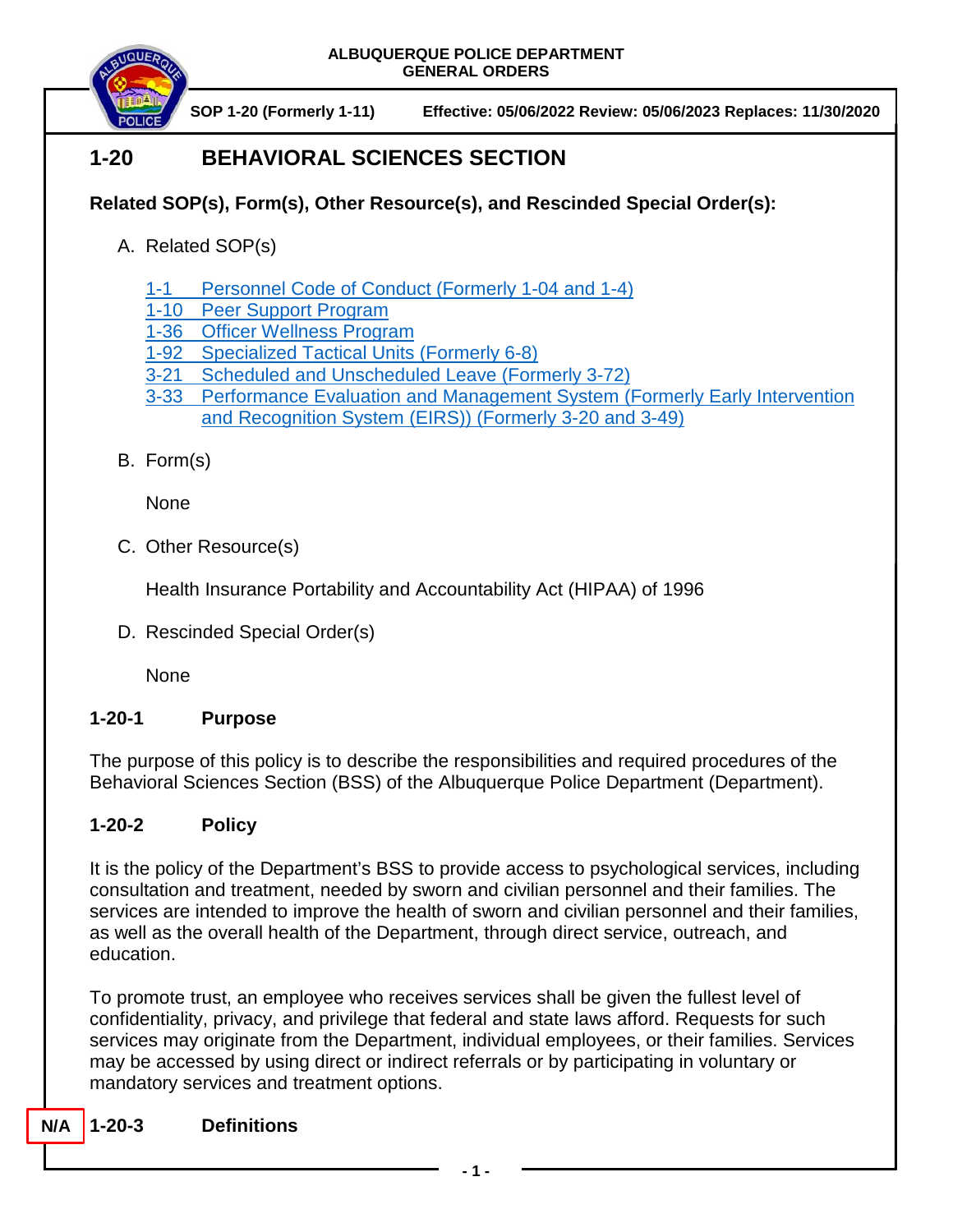

A. Behavioral Sciences Section (BSS)

The Department section responsible for providing behavioral health services and support to Department personnel (sworn and civilian) and their families. The BSS conducts pre-employment evaluations, training, and consultations, as well as Critical Incident debriefs. Among the clinical services the BSS generally provides are treatment for work-related issues, trauma/stress, couples/family difficulties, and bereavement. BSS shall provide on-scene services for officer-involved shootings (OIS) and traumatic incidents, as requested.

- B. Critical Incident
	- 1. An event that involves circumstances that go beyond the usual range of experiences that occur during every day policing and within mainstream society. Typically, a Critical Incident involves at least one of the following situations:
		- a. Loss of life, significant injuries, or significant damage to property;
		- b. An incident that attracts close public scrutiny through the media;
		- c. An incident that requires heightened use of, or coordinating public resources;
		- d. An OIS;
		- e. An event that poses a high risk for significant psychologic trauma, also known as Psychologically Traumatic Critical Incident; or
		- f. A response to an incident that is likely to significantly influence the public's confidence in the Department and may also shape the views of other Department personnel, as well.
- C. Evaluation

An assessment tool that measures and observes a client's behavior in order to arrive at a diagnosis. It is a tool to guide any potential therapeutic interventions used to help clients function at their best. Evaluations may be formal or informal and may include interviews, history taking, and rapport building.

D. Officer-Involved Shooting (OIS)

The police officer discharges a firearm in the line of duty when the officer fires upon a threat or attack upon their person or that of another. This does not include shooting at animals.

E. Mental Health Response Advisory Committee (MHRAC)

The MHRAC is comprised of subject matter experts from within the community and includes Department personnel. MHRAC assists the Department in identifying and developing mental health resources, solutions to behavioral health crises, and emergency intervention strategies designed to improve outcomes for individuals living with behavioral health issues or who are experiencing behavioral health crises. The MHRAC reviews, analyzes and recommends appropriate changes to Department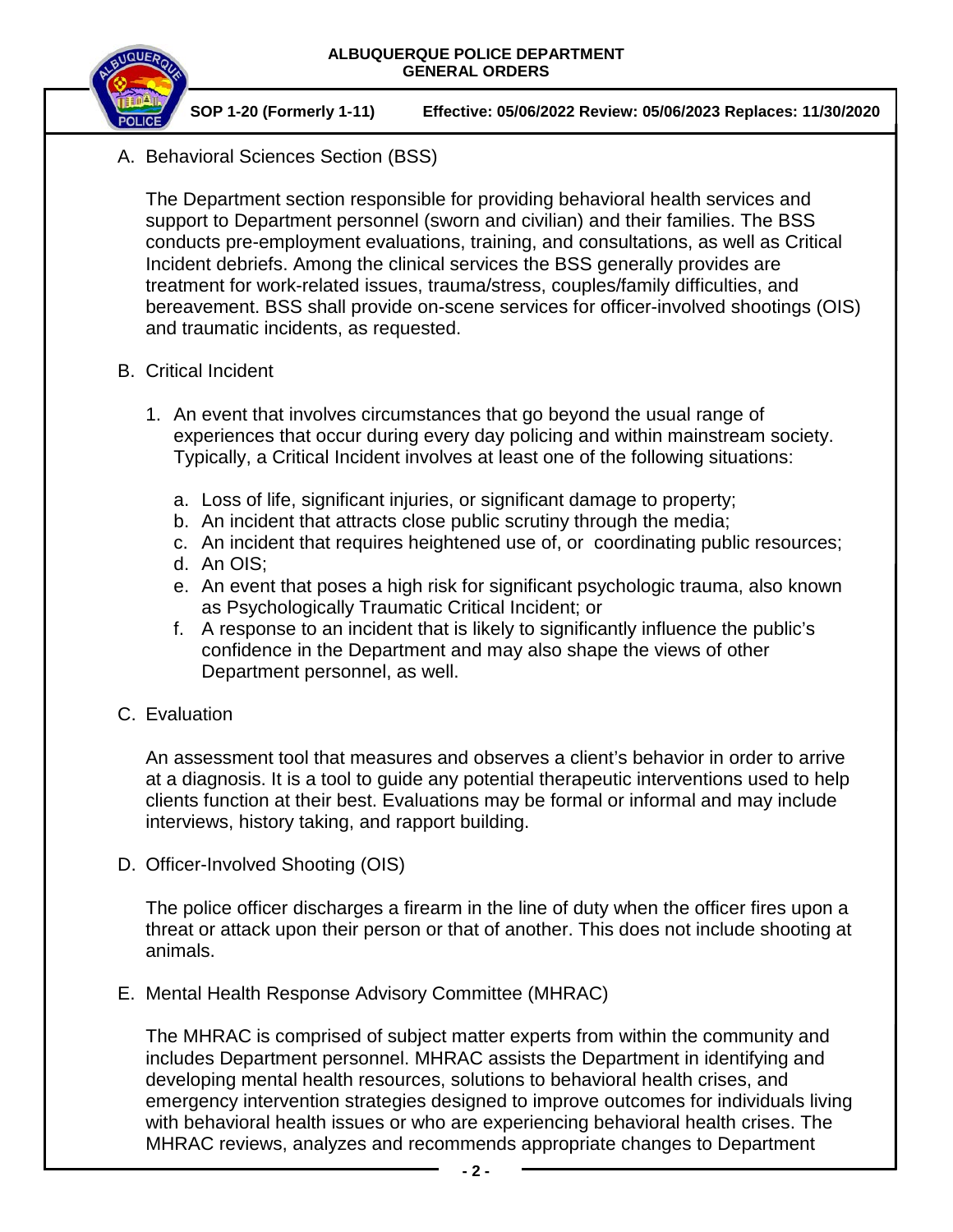| ALBUQUERQUE POLICE DEPARTMENT<br><b>GENERAL ORDERS</b> |                                                                                                                                                                                                                                                                                                                                                                                                                                                                                                                                                                                                                                                                                                                                                                                                                                                                                                  |
|--------------------------------------------------------|--------------------------------------------------------------------------------------------------------------------------------------------------------------------------------------------------------------------------------------------------------------------------------------------------------------------------------------------------------------------------------------------------------------------------------------------------------------------------------------------------------------------------------------------------------------------------------------------------------------------------------------------------------------------------------------------------------------------------------------------------------------------------------------------------------------------------------------------------------------------------------------------------|
|                                                        | SOP 1-20 (Formerly 1-11)<br>Effective: 05/06/2022 Review: 05/06/2023 Replaces: 11/30/2020                                                                                                                                                                                                                                                                                                                                                                                                                                                                                                                                                                                                                                                                                                                                                                                                        |
|                                                        | policies, procedures, and training methods regarding Department personnel's<br>interactions with individuals in behavioral health crises, affected by a behavioral health<br>issue, or who are experiencing chronic homelessness.                                                                                                                                                                                                                                                                                                                                                                                                                                                                                                                                                                                                                                                                |
|                                                        | F. Psychologically Traumatic Critical Incident                                                                                                                                                                                                                                                                                                                                                                                                                                                                                                                                                                                                                                                                                                                                                                                                                                                   |
|                                                        | An incident that could lead to post-traumatic stress symptoms or interfere with the<br>well-being of sworn and civilian personnel. Sworn and civilian personnel may<br>encounter actual or threatened death, serious injury, or sexual violence. These kinds<br>of incidents may include threats to officer or civilian lives; serious injuries, or<br>witnessing serious injury; death of a child, in custody deaths, witnessing deaths or the<br>aftermath of death; cruel intentional acts; graphic and gruesome scenes; and OIS.<br>Either during or afterwards, Psychologically Traumatic Critical Incidents can cause<br>fear, hopelessness, horror, panic, anger, profound negative thinking, anxiety,<br>perceptual distortions, dissociation, isolation, avoidance, numbing, sleep trouble, loss<br>of meaning, irritability, low mood, suicidal ideology, and other adverse reactions. |
| $1 - 20 - 4$                                           | <b>Staffing and Personnel Responsibilities</b>                                                                                                                                                                                                                                                                                                                                                                                                                                                                                                                                                                                                                                                                                                                                                                                                                                                   |
|                                                        | A. Medical Director                                                                                                                                                                                                                                                                                                                                                                                                                                                                                                                                                                                                                                                                                                                                                                                                                                                                              |
|                                                        | 1. The Medical Director, who is a physician trained in behavioral health, shall:                                                                                                                                                                                                                                                                                                                                                                                                                                                                                                                                                                                                                                                                                                                                                                                                                 |
|                                                        | a. Oversee all logistical and administrative functions of the BSS;<br>b. Help recruit and select contract clinicians and contract agencies, and facilitate<br>partnerships with outside licensed providers;<br>c. Coordinate trainings and outreach programs for Department personnel;<br>d. Work to ensure the mental health of Department personnel by providing all<br>personnel and their family members with easy access to services;<br>e. Provide clinical guidance for BSS clinical staff, including contractual staff;<br>f. With the written consent of the client, assist the client with referrals, evaluations,<br>and medication management; and<br>Help with clinical oversight and direction of Officer Wellness Program Unit<br>a.<br>personnel.                                                                                                                                |
|                                                        | <b>B.</b> Clinical Director                                                                                                                                                                                                                                                                                                                                                                                                                                                                                                                                                                                                                                                                                                                                                                                                                                                                      |
|                                                        | 1. The Clinical Director, who shall have expertise in evidence-based therapeutic<br>interventions for sworn and civilian personnel and their families, and shall be an<br>independently licensed behavioral health professional. The Clinical Director shall:                                                                                                                                                                                                                                                                                                                                                                                                                                                                                                                                                                                                                                    |
|                                                        | a. Be the lead clinician of BSS;<br>b. Guide and supervise other clinicians to maximize their skills and improve the<br>outcomes for individual clients;<br>c. Improve access to services, help reduce stigma of mental illness within the<br>Department, develop training, gather and analyze aggregate data, and design<br>and implement programs aimed at promoting wellness; and                                                                                                                                                                                                                                                                                                                                                                                                                                                                                                             |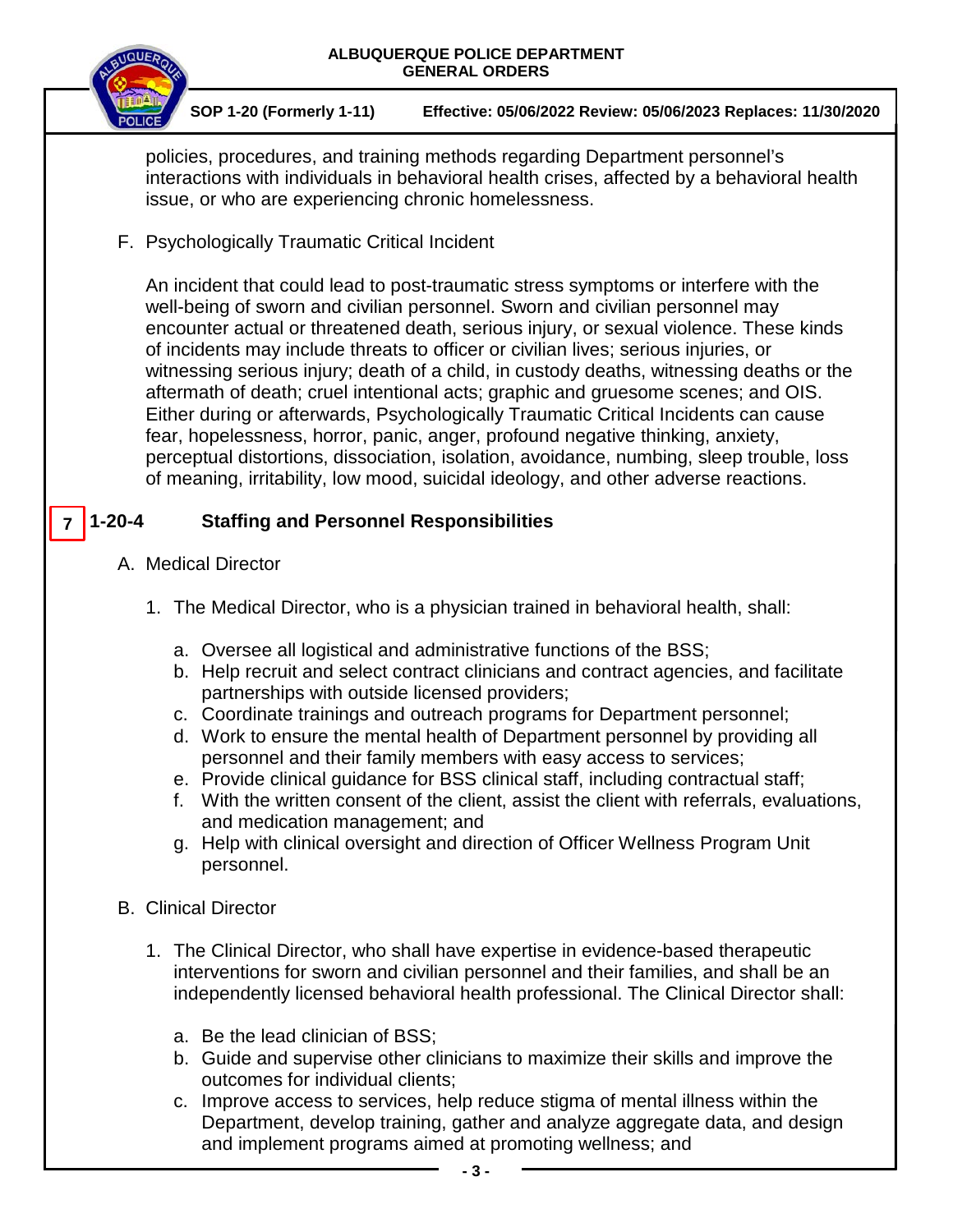



- d. Maintain an on-call schedule to ensure a clinician is available twenty-four (24) hours a day, seven (7) days per week.
- C. Administrative Assistant

The administrative assistant shall help coordinate the logistics of care for clients, such as setting up appointments and facilitating referrals. While the administrative assistant must comply with confidentiality laws, this individual shall not have computer access to confidential clinical information, but rather information essential for referrals, scheduling, and continuity of care such as names and phone numbers.

- D. Required BSS Board and Committee Memberships
	- 1. One member of the BSS is required to sit on the Peer Support Board as a nonvoting member, consistent with Standard Operating Procedure (SOP) Peer Support Program.
	- 2. One member of the BSS is required to sit on the Mental Health Response Advisory Committee (MHRAC).
	- 3. The BSS director or their designee will sit on the Officer Wellness Program Committee.
- E. Contracted Sole-Practitioner Clinicians
	- 1. The contracted sole-practitioner clinician, who shall have successfully completed Master's level education or above, and who shall be qualified to provide behavioral health services through education and training, as verified by their state professional licensure board, shall:
		- a. Enter into an agreement with the BSS to provide therapeutic services for personnel and their families. They may also assist the Medical Director with training and promoting behavioral health services within the Department; and
		- b. Follow all federal, state, and local confidentiality laws.
- F. Contracted Agencies

**1**

**N/A**

- 1. A contracted agency shall be a behavioral health entity that is qualified to provide behavioral health services, and shall:
	- a. Enter into an agreement with the BSS to provide broad options for therapeutic services for personnel and their families. They may also assist the Medical Director with training and promoting behavioral health services within the Department;
	- b. Maintain their own records and follow all federal, state, and local confidentiality laws; and
	- c. Have the capacity to see clients in their own facility.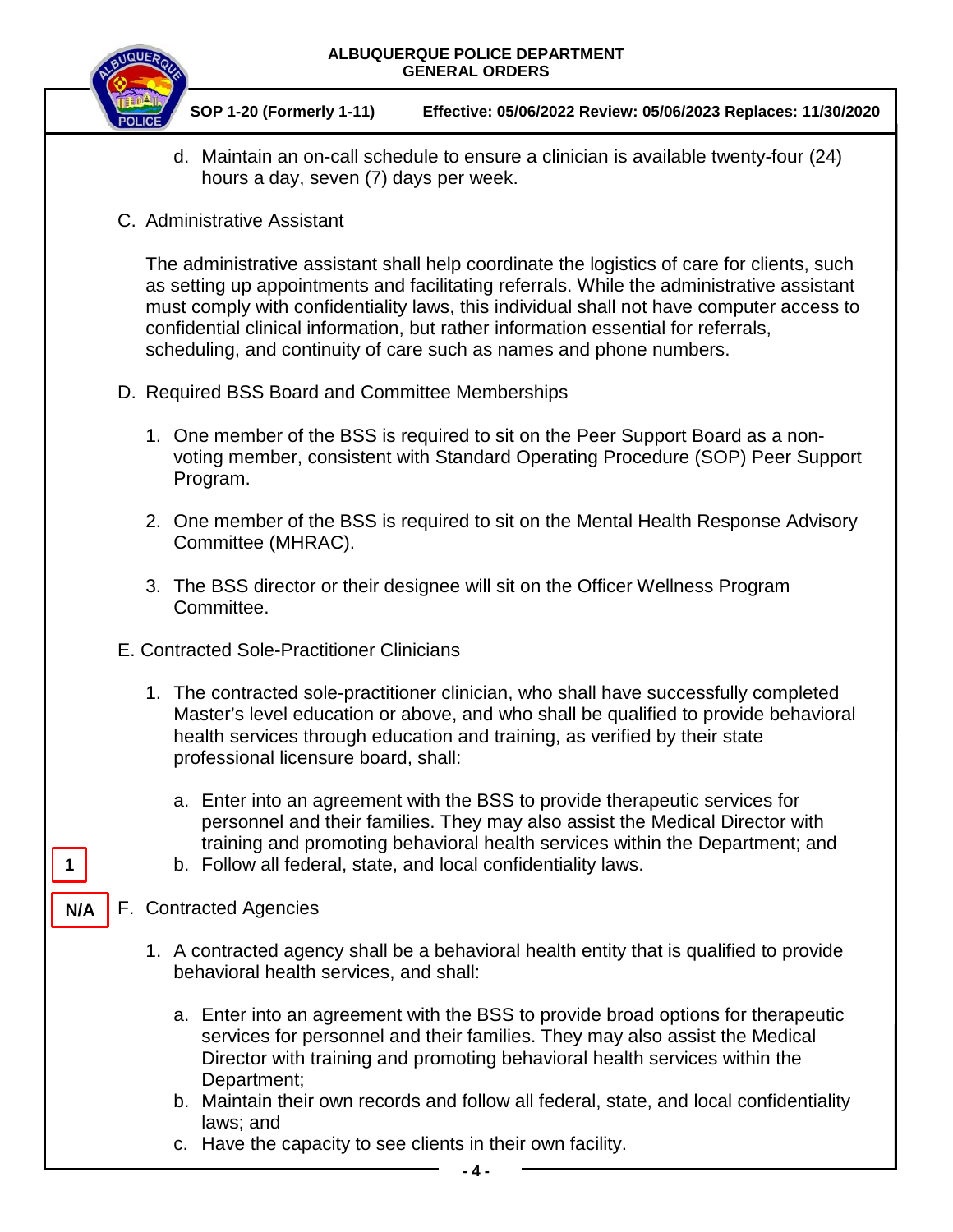



- G. Outside Licensed Providers and Agencies For Referral
	- 1. The BSS shall rely on, and keep a list of, outside licensed providers and agencies that offer an array of available services to Department personnel. For this purpose, BSS shall work with the community of available providers and agencies by learning about the kinds of therapy they offer and by ensuring Department personnel can access these therapies.
	- 2. Outside licensed providers shall have successfully completed Master's level education or above. They shall be qualified to provide behavioral health services through education and training, as verified by their state professional licensure board.

#### **1-20-5 BSS Responsibilities 7**

A. The BSS is responsible for providing the following services and activities:

- 1. Provide support for Department personnel involved in OISs, Critical Incidents, and any other work-related situation that may requires professional psychological care, assessment, or treatment;
- 2. Implement support services and provide therapy for Department personnel with personal issues, off-duty difficulties, and substance use disorders. BSS shall offer support services and provide therapy for families of Department personnel;
- 3. For continuity of care, retiring personnel may continue to access BSS services as long as it is clinically productive;
	- a. Depending on BSS funding and availability, the Medical Director shall decide on whether to continue to provide behavioral health therapy for retired Department personnel. Upon request from the Chief of Police's office, the BSS shall inform the administration of the utilization of this service (without any clinical health information, consistent with confidentiality laws). This service of providing care to retired officers can be limited or discontinued at the discretion of the Chief of Police for fiscal reasons.
- 4. As requested, present training in behavioral health as it relates to Department personnel health and wellness;
- 5. Assist Crisis Intervention Unit (CIU) personnel and other units within the Department by offering training and wellness programs;
- 6. Furnish proactive outreach to Department sworn personnel and personnel regarding available services to destigmatize behavioral health care;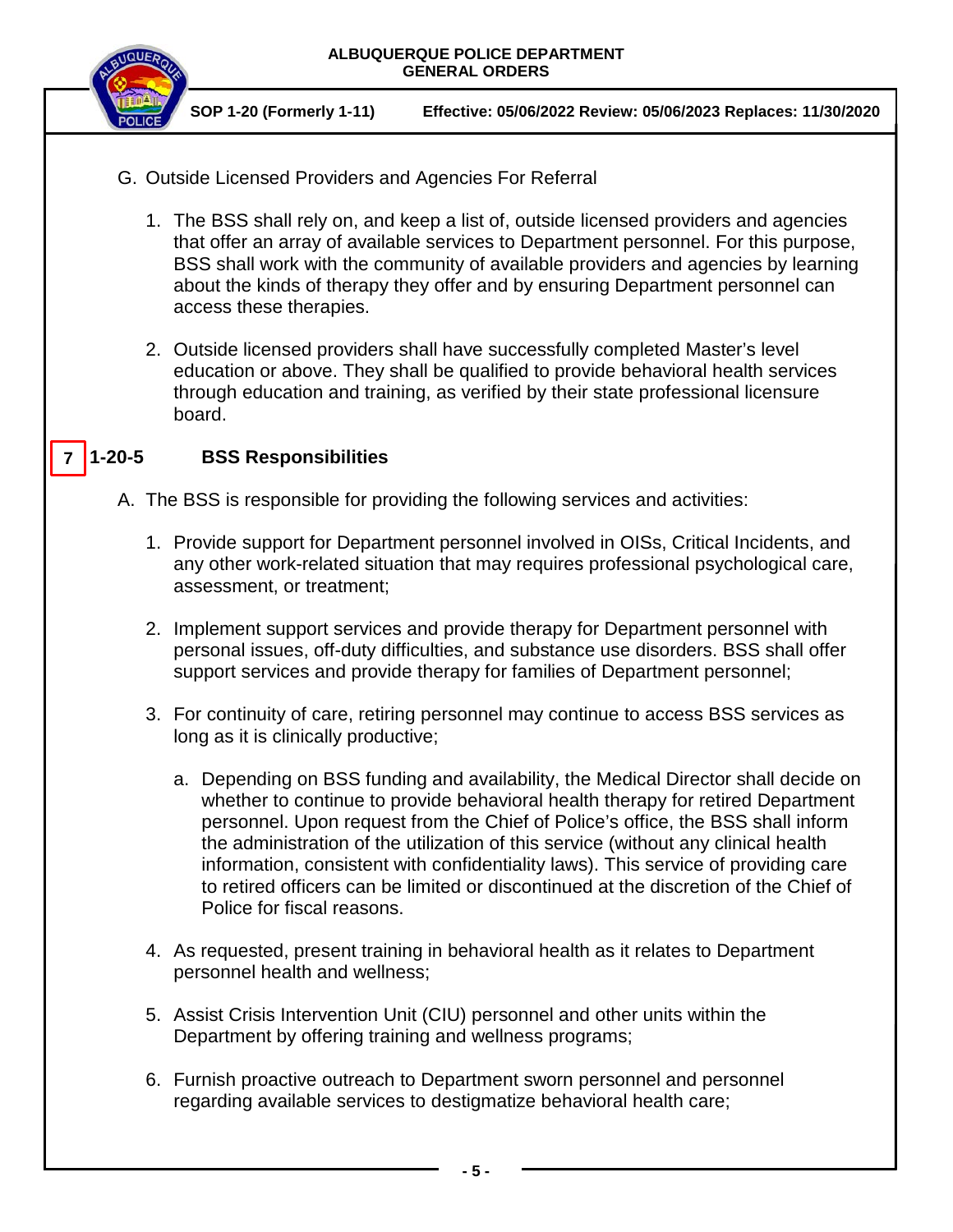

**SOP 1-20 (Formerly 1-11) Effective: 05/06/2022 Review: 05/06/2023 Replaces: 11/30/2020**

- 7. Help coordinate and implement supervisory training regarding behavioral warning signs, behavioral health protocols of BSS, and their relationship with the early intervention systems, consistent with SOP Performance Evaluation and Management System, as well as how to contact BSS;
- 8. Through collaboration with community stakeholders, help develop and implement the coordinated wellness program for Department personnel, consistent with SOP Officer Wellness Program;
- 9. Provide care for Department personnel who are mandated to speak with a behavioral health provider;
- 10.Conduct Critical Incident check-ups, which are mandatory meetings with a BSS licensed behavioral health clinician (clinician) that occurs when Department personnel are involved in a Critical Incident, consistent with SOP Officer Wellness Program;
- 11.Offer ongoing care after any Critical Incident check-up;
- 12.Provide mental wellness check-ups for Department personnel as mandated by SOP Officer Wellness Program;
- 13.Provide a BSS clinician or personnel who will be available to coordinate their response to Critical Incidents with Peer Support Program and Officer Wellness Unit personnel in order to provide support for personnel involved in Critical Incidents;
- 14.Maintain all clinical documentation in an electronic medical record (EMR) system as best practice. Only clinical providers will have access to clinical notes within the EMR system and may only look at clients' records with whom they are directly involved, consistent with HIPAA and state confidentiality laws; and
- 15.Conduct pre-employment psychological screenings for all applicants referred by the Department's recruitment staff.
- B. Confidentiality of Services

**1**

1. When personnel establish treatment with BSS, a contracted provider, or any outside licensed provider, a confidential clinician-client relationship is created. This privilege is based on current legal and ethical standards governing patient confidentiality, including the Health Insurance Portability and Accountability Act (HIPAA). Therefore, confidentiality shall be maintained, unless a release of information is authorized by the client. Any breach of confidentiality by the BSS Medical Director or the BSS staff could lead to federal, state, or departmental investigations of that behavioral health provider, resulting in termination, loss of state professional licensure, or both.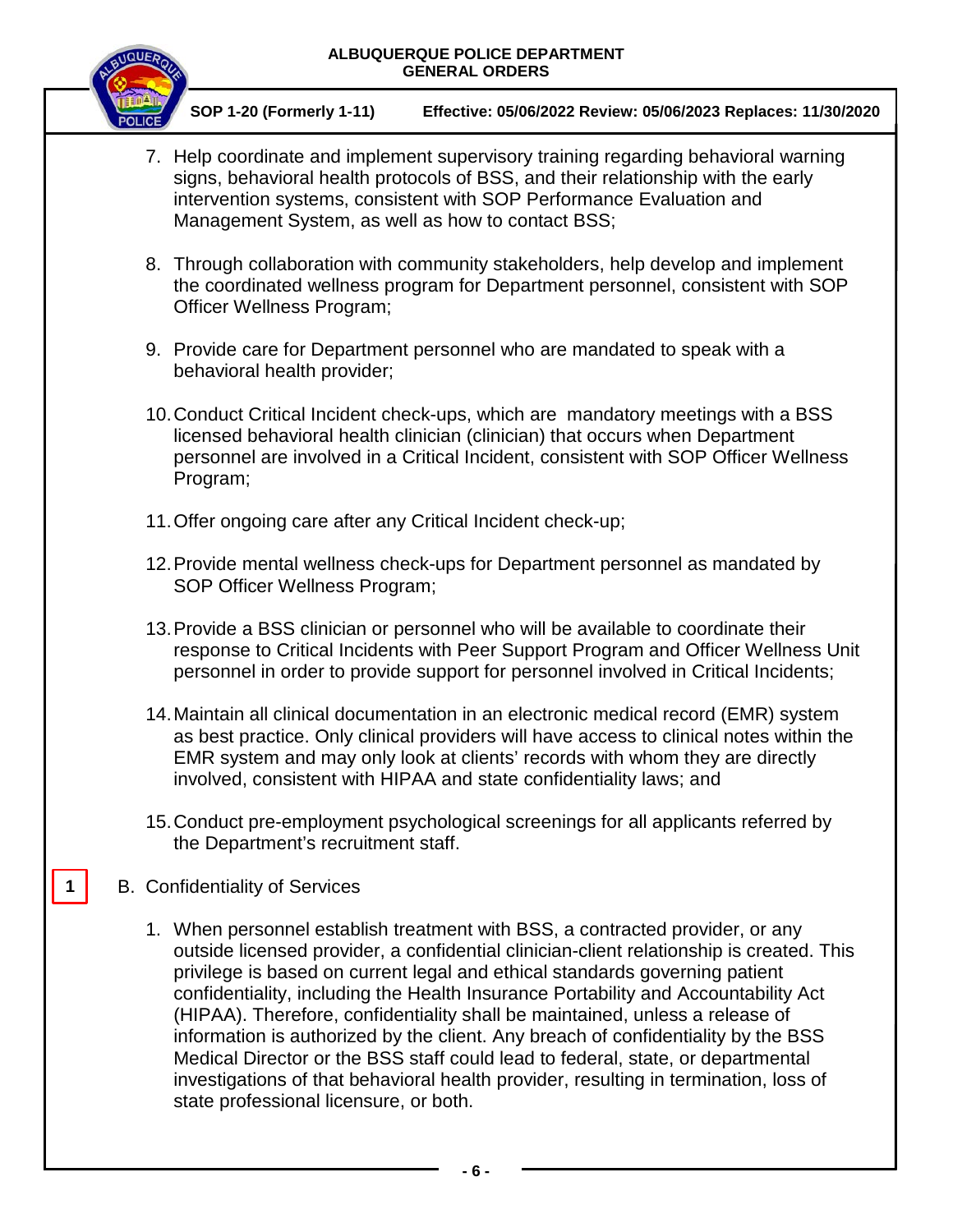

**SOP 1-20 (Formerly 1-11) Effective: 05/06/2022 Review: 05/06/2023 Replaces: 11/30/2020**

- a. Pursuant to federal and state confidentiality laws, the BSS's confidentiality mandate includes keeping misconduct and substance use confidential.
- b. When a Department employee is mandated to speak with a behavioral health provider, all confidentiality standards apply, with the exception of informing the chain of command of attendance.
- 2. Based on current legal requirements, several exceptions to confidentiality shall apply. The BSS clinical staff shall disclose the minimum necessary information to the appropriate agencies, along with initiating a professional effort to mitigate any risk. Exceptions include:
	- a. An individual's threat of immediate or reasonably anticipated physical harm to himself or herself;
	- b. An individual's threat of immediate or reasonably anticipated threat of physical harm to others; or
	- c. A provider's reasonable suspicion that a child or a vulnerable adult has been abused or abuse is occurring.
- 3. If the client requests any other intervention or support, such as time off, BSS shall only share information after a client signs a voluntary release of information and shall only share the information with the individuals to whom the client has allowed the release of information.
- 4. Personal employee information that can be used to identify the employee using BSS services shall not be provided to outside agencies without the employee's written voluntary consent. Therapy interactions are private, confidential, and privileged.
- 5. The chain of command may be given aggregate utilization data that shall not be connected to specific employees.
- C. Referrals

Department personnel can make a referral, including a mandated referral, by calling the direct BSS number (505-764-1600). The BSS shall facilitate access and referrals to BSS clinicians as well as contracted and outside licensed providers and agencies. The BSS can assist Department personnel with urgent consultations that may be conducted over the phone and/or in person. BSS staff shall urgently connect a potential client to a clinician who can provide support services. A regularly updated list of available clinicians is located at the Department's dedicated website, APDWeb/Protopage.

- 1. Self-Referral Options
	- a. All Department personnel and their immediate family members may use these self-referral actions: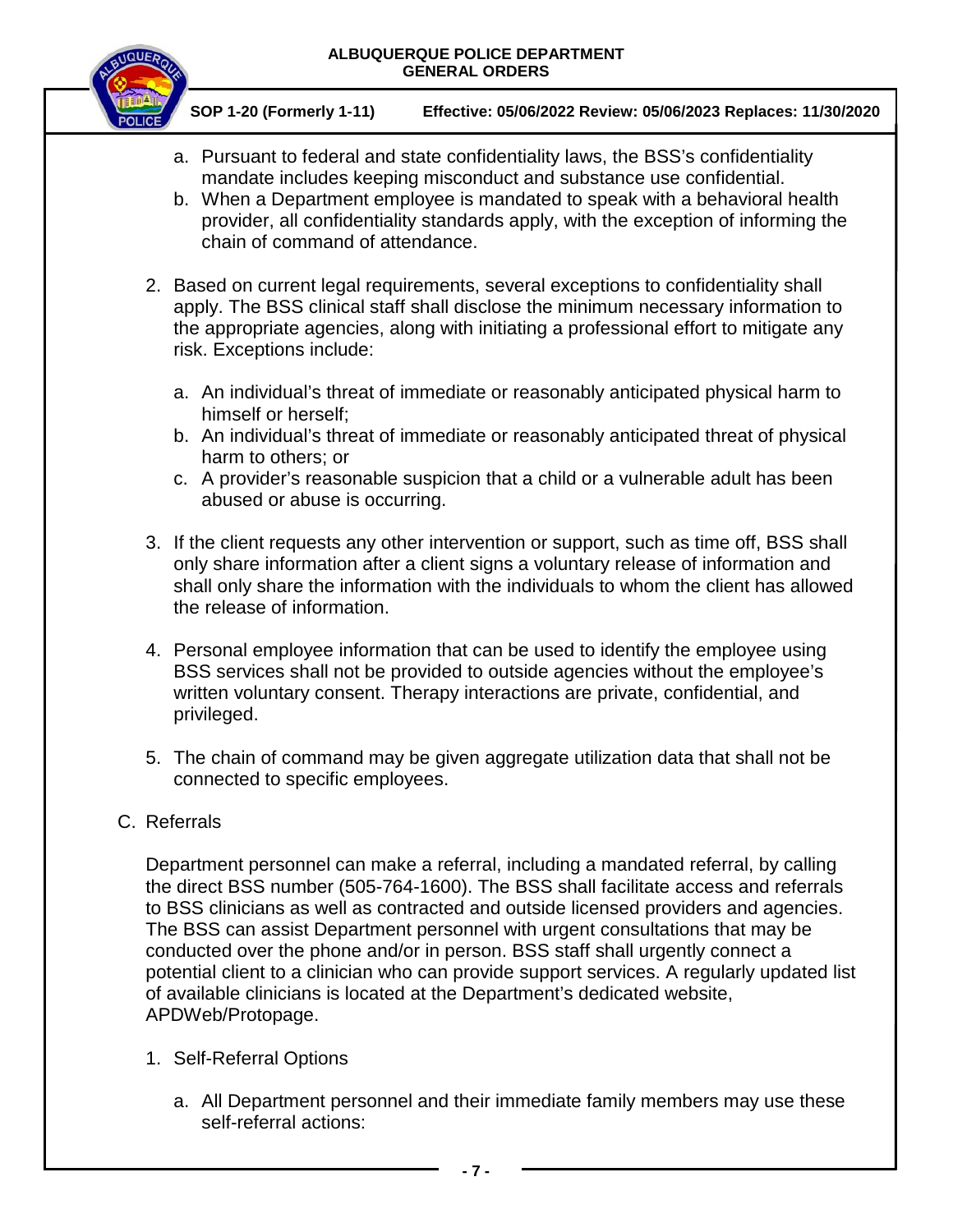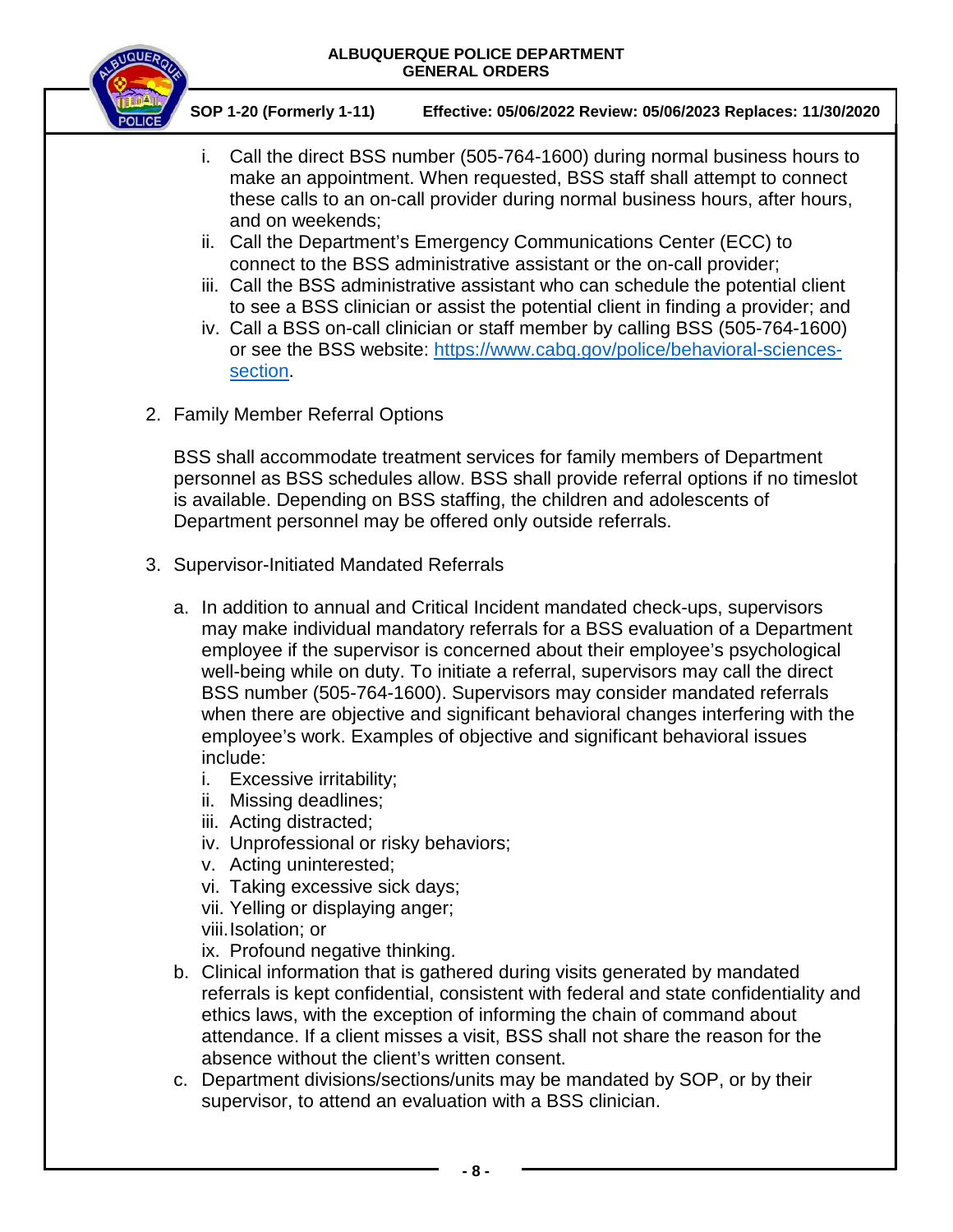

1. With the permission of the client, BSS may coordinate services with outside licensed providers or with outside agencies, in order to promote the long-term health and well-being of the client. Outside agencies may include the City of Albuquerque's Employee Health Center. BSS providers can assist to coordinate care with outside licensed providers with the employee's consent.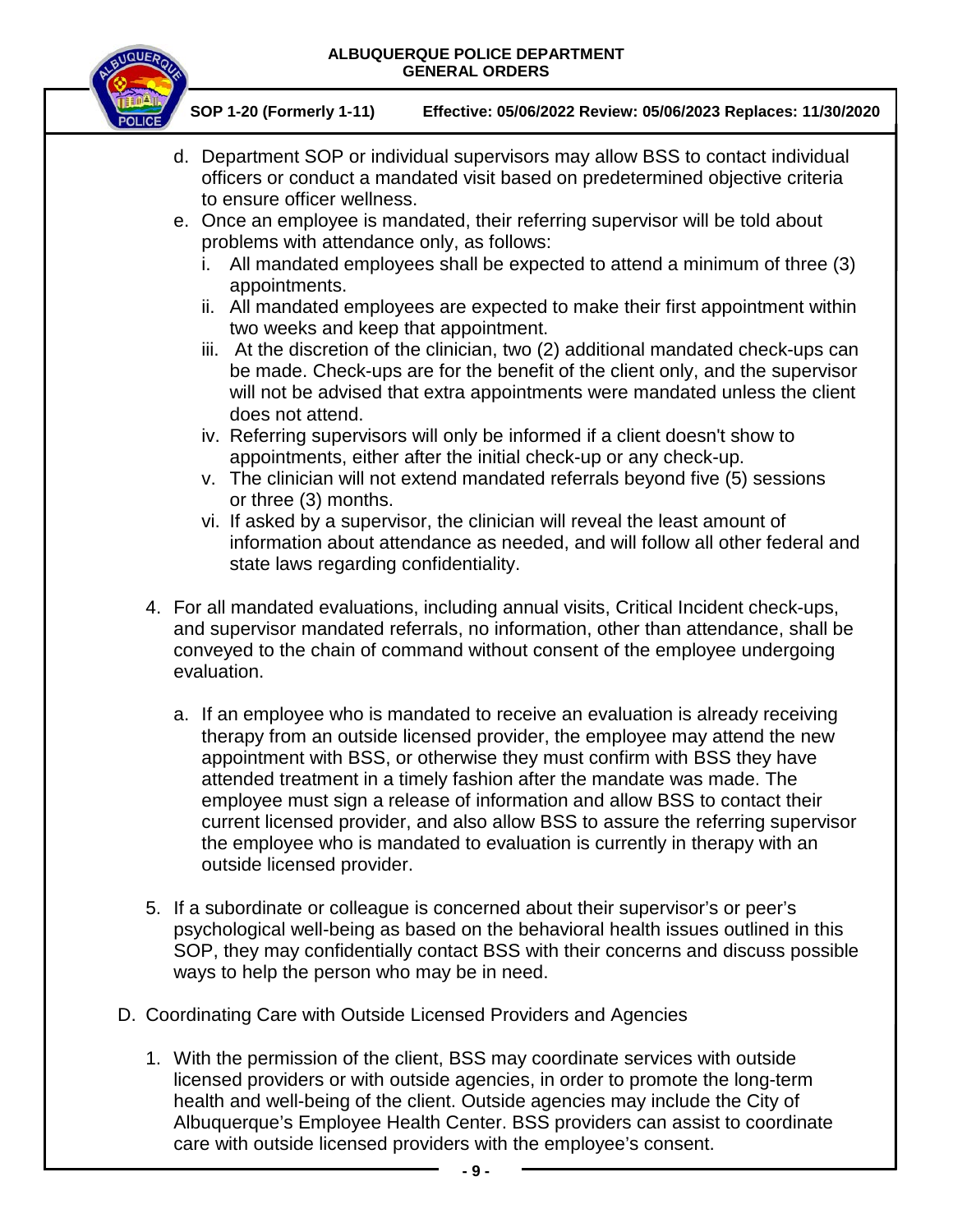**SOP 1-20 (Formerly 1-11) Effective: 05/06/2022 Review: 05/06/2023 Replaces: 11/30/2020**

- 2. Personal information shall be released to outside licensed providers only when the client provides written consent consistent with state and federal confidentiality laws. The written consent shall detail the nature, scope, and length of time the release of information is valid.
- 3. BSS, the Albuquerque Police Officers' Association (APOA), and the City's Risk Management Division may meet periodically to collaborate and discuss streamlined processes to ensure Department personnel receive all assistance available.
- 4. BSS will coordinate with Officer Wellness Unit personnel to help Department personnel. When discussing potential clients, BSS personnel will not diagnose people they have not contacted directly and will not reveal any HIPAA-protected information without the employee's consent.
- 5. If a Department employee reveals information to Peer Support Program or Officer Wellness Program Unit personnel and that information is shared with BSS, BSS will consider that information confidential under federal and state laws regarding confidentiality as outlined in this SOP.
- E. Selection of Clinician and Potential Costs

**1**

- 1. If a BSS employed or contracted clinician is selected to provide therapy, services shall be free. BSS employed clinicians and contractors are part of the core group of providers for BSS. They report to the Medical Director for logistics, contract management, assignments, clinical oversight, and otherwise act independently of the Department. Neither employed nor contracted clinicians are obligated to respond to anyone else within the Department's chain of command.
- 2. BSS may have contracts for services with outside agencies. These agencies are independent contractors and do not fall under the Department's chain of command. The services of these outside provider agencies are free to Department personnel. This contract arrangement offers a broader array of free services for Department personnel.
	- a. The outside agencies maintain their own medical records and act in accordance with federal, state, and confidentiality and ethics laws.
	- b. The BSS Medical Director shall oversee these contracts and verify their licensure and clinical expertise.
	- c. Because the outside agencies function separately from BSS, appointments may take longer to schedule and may have longer wait times.
- 3. If the employee chooses an alternative, non-contracted clinician, the clinician and the client together shall decide on a payment methodology to cover services.
- 4. The City's Employee Assistance Program (EAP) can help to cover the costs of copayments paid to the employee's medical insurance company.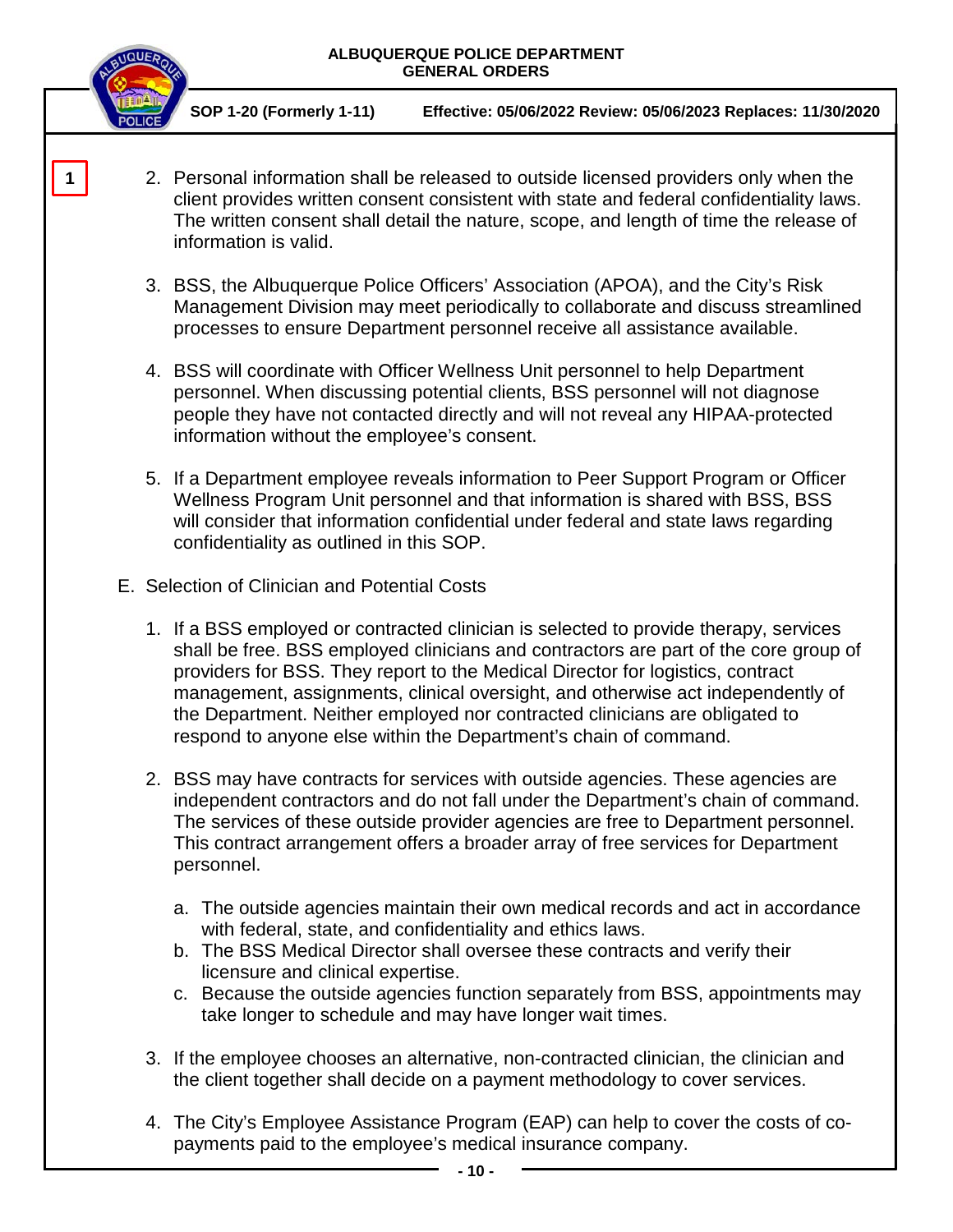

**SOP 1-20 (Formerly 1-11) Effective: 05/06/2022 Review: 05/06/2023 Replaces: 11/30/2020**

- 5. The BSS staff shall prioritize the employee's therapeutic preferences and needs in order to help them choose a clinician. BSS staff can also schedule the appointment with BSS providers.
- 6. If there is a waiting list due to many Department personnel requesting free services, a BSS clinician shall assist in finding other community counseling services that are not contracted with BSS.
- 7. Because insurance co-payments for mental health visits are no longer allowed under state law, BSS personnel may have specific on-site and off-site providers who have aptitude and expertise working with law enforcement who will provide insurance-based services without co-payments.
- F. Contracted Pre-Employment Evaluations
	- 1. Pre-employment evaluations for cadets are performed by a certified psychologist who is licensed to practice psychology, consistent with state pre-employment laws.
	- 2. The certified psychologist shall conduct tests and interviews to determine an applicant's suitability to serve in law enforcement.
	- 3. Pre-employment evaluations are required for Police Officer, Police Service Aide, Lateral, Rehire, and Prisoner Transport applicants.

#### **1-20-6 BSS Services 7**

- A. Critical Incident Response
	- 1. A BSS on-call clinician shall respond on-scene to all Critical Incidents, including Psychologically Traumatic Critical Incidents, when requested to do so by a supervisor, or an officer who is on-scene. The clinician can act as support for officers or other City employees involved in the incident, as assigned.
	- 2. Psychologically Traumatic Critical Incidents may sometimes elicit strong emotional reactions. Though these emotions may go unnoticed, if a supervisor is aware of these reactions in themselves or suspects them in others, they can ask for an onscene BSS provider. Emotional reactions may include:
		- a. Fear;
		- b. Hopelessness;
		- c. Horror;
		- d. Panic;
		- e. Anger;
		- f. Profound negative thinking;
		- g. Perceptual distortions; or
		- h. Dissociation (feeling unreal or disconnected).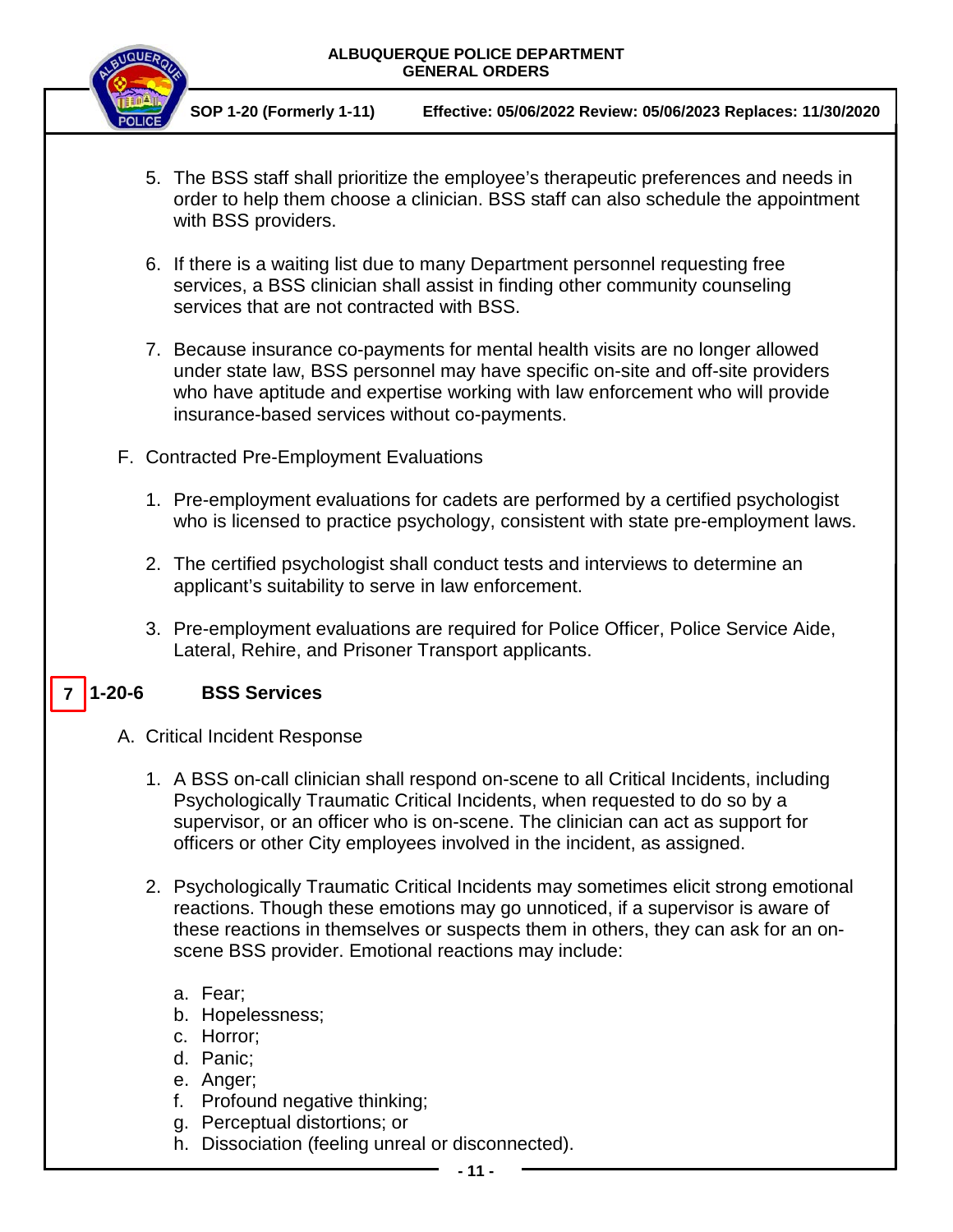

**SOP 1-20 (Formerly 1-11) Effective: 05/06/2022 Review: 05/06/2023 Replaces: 11/30/2020**

- 3. When the BSS on-call clinician arrives on scene, they shall confer with the referring party to determine which individuals could benefit from talking with BSS, and shall offer on-scene support and education after Critical Incidents, as requested by supervisors.
- 4. BSS shall provide Psychologically Traumatic Critical Incident debriefs as needed and requested by anyone involved in the incident.
	- a. BSS shall only accommodate voluntary participants who were affected by the Critical Incident in these debriefs.
	- b. BSS shall offer a voluntary, clinician-facilitated meeting with officers that shall be held approximately within a week after the incident. These can be either in groups or with individuals.
	- c. At a group debrief meeting, all involved personnel may discuss the event and their reactions to it in a semi-structured format. Department personnel shall receive support and information about additional resources available to them.
- B. Officer-Involved Shooting (OIS)
	- 1. In the event of an OIS, the BSS on-call clinician shall be contacted and shall respond to the scene. The clinician shall perform the following services:
		- a. If possible, offer support for involved officers before they leave the scene;
		- b. Prior to the officer's return to work, a clinician shall have an in-person meeting to discuss resources available to them and to offer supportive therapy. No information, other than attendance, shall be conveyed to the chain of command without the consent of the officer;
		- c. This evaluation is for the benefit of the officer. The officer is the client, not the Department;
		- d. All records and content of the interaction shall be kept in confidence just as with any clinician-client relationship. If the officer chooses to follow up for another visit, this information shall not be given to the chain of command, and all interactions going forward shall be kept confidential;
		- e. BSS shall offer additional support to the officer involved in the OIS at one month, six months, and one year after the incident. They shall provide continued support, treatment, and other services as needed or requested for the involved officer, family members, or significant others; and
		- f. BSS may coordinate services with the Department's Peer Support Program. As a team, the BSS and peer support provider shall be covered under federal and state confidentiality laws, including HIPAA, and applicable behavioral health privacy laws. Peer support meetings shall be confidential and private.
- C. Collateral Support

**1**

If CIU personnel, the Mobile Crisis Team (MCT), and/or the Crisis Negotiation Team (CNT) are unavailable or overwhelmed and cannot respond as normal, BSS may offer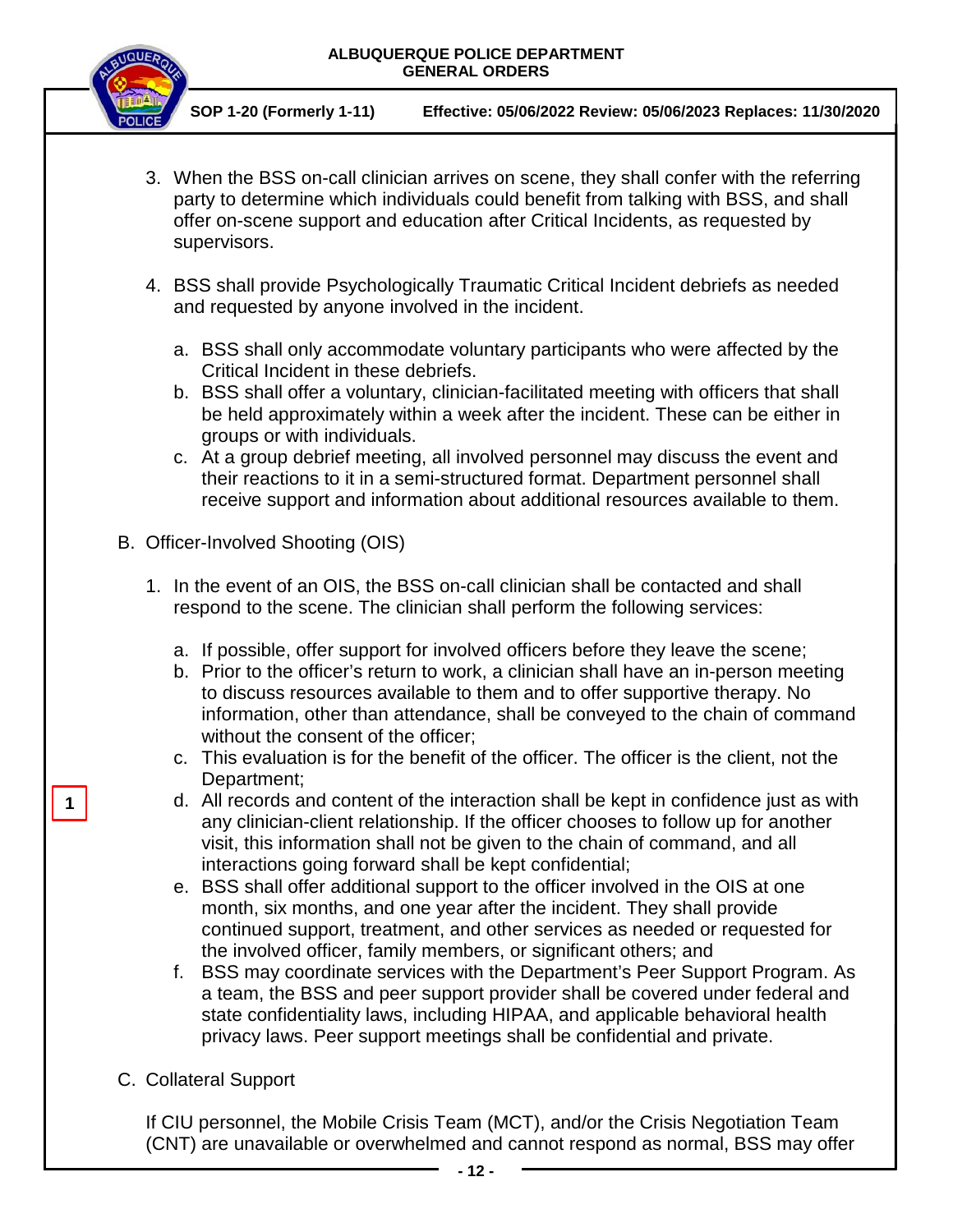

support to field sworn personnel and CIU Detectives while they assist members of the public who make suicide threats that impact public safety but who do not meet the threshold for Special Weapons and Tactics (SWAT) activation. A BSS clinician may offer consultation to officers and detectives who need clinical and logistical assistance.

D. Urgent Support

If an employee is in need of urgent support, they can contact a BSS on-call clinician who is available to personnel twenty-four (24) hours a day, seven (7) days a week, three-hundred and sixty-five (365) days a year through the ECC or by calling the main BSS number (505-764-1600). If contacted by a Department employee, the BSS clinician may conduct a brief interview, offer support, and facilitate a follow-up as needed.

- E. Administrative Interventions
	- 1. Administrative interventions include voluntary leave, sick leave, administrative leave, return-to-duty check-ups after an OIS, and a chain of command's referral for a fitness for duty evaluation to an outside provider who is unaffiliated with BSS.
	- 2. BSS evaluations that are mandated are intended to be therapeutic, and other than reporting required attendance, all federal and state confidentiality laws shall be followed. The Department is not the clinician's client; the Department personnel as individual patients are their clients. BSS shall not be involved in forensic evaluations, such as evaluations used to clear personnel for work, remove them from work, or return them to work.
	- 3. BSS recognizes there may be rare cases in which Department personnel seem unable to safely, effectively, or competently perform their job duties due to psychological factors.
	- 4. BSS shall offer generalized training to supervisors and command staff to suggest what help they can offer in these situations.
	- 5. Cases in which achieving optimal work performance is a concern between the clinician and client should ideally be resolved with voluntary participation between the clinician and the client. The vast majority of cases are resolved in this manner. Working together, the client and clinician can make a plan to help promote the wellbeing of the client, such as taking sick leave from work. At some point, and only if needed, the client and clinician may choose to involve the Department's administration.
	- 6. BSS shall only share information with the administration upon written consent of the client. Additionally, the client may choose which information to disclose, and only the minimum amount of pertinent information. For the purposes of interventions, behavioral health issues shall be viewed as a medical condition. As